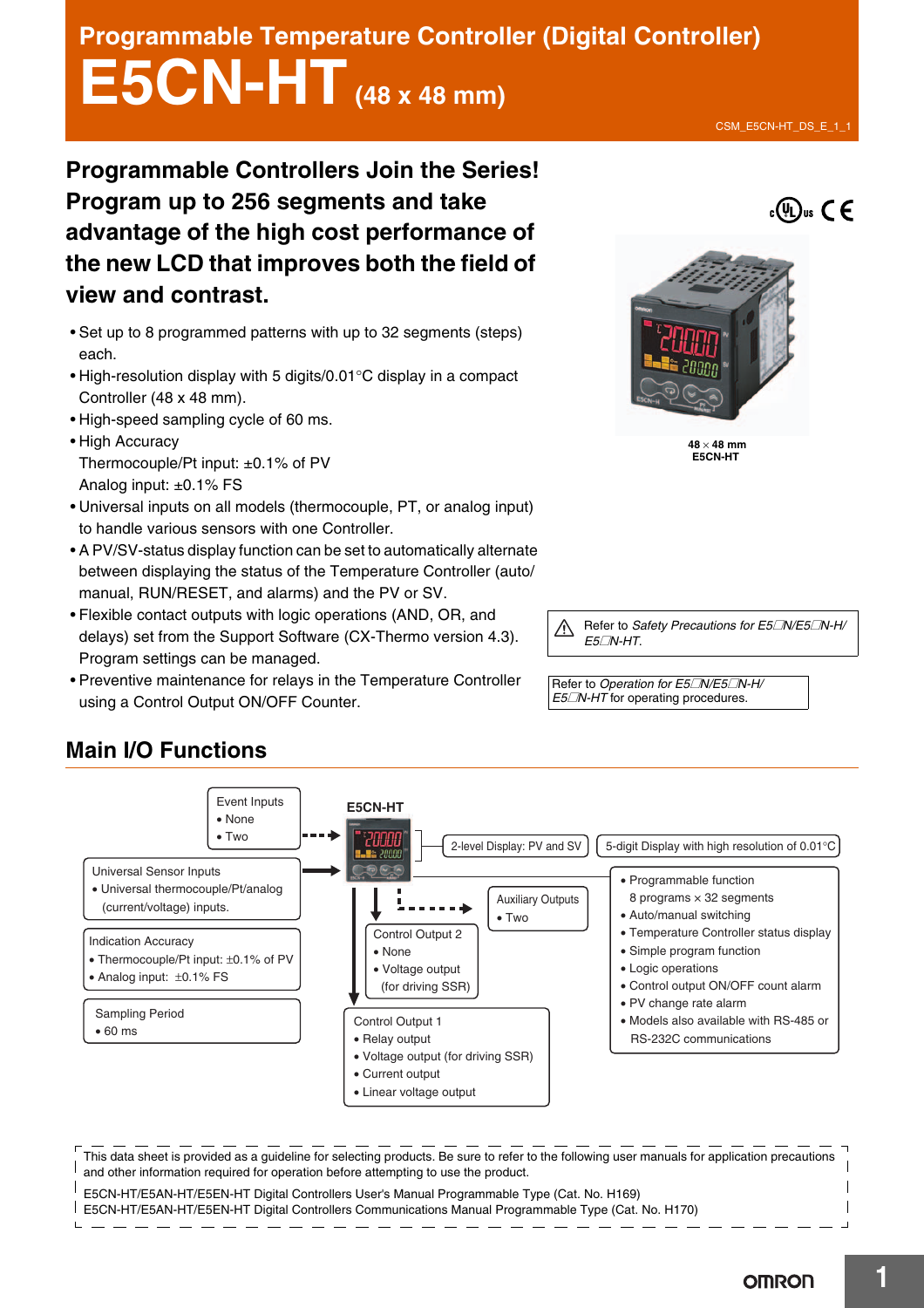## **Lineup**



**Note:** Models with one control output and models with two control outputs can be used for heating/cooling control.

## **Model Number Structure**

## **Model Number Legend Controllers**

#### $1\ 2\ 3\ 4\ 5\ 6\ 7$ **E5CN-**@@@**M**@**-**@**-500**

**1. Type**

HT: Programmable

#### **2. Control Output 1**

- R: Relay output
- Q: Voltage output (for driving SSR) C: Current output
- V: Linear voltage output
- 
- **3. Auxiliary Outputs** 2: Two outputs
- **4. Option 1**
	- M: Option Unit can be mounted.
- **5. Power Supply Voltage**  Blank: 100 to 240 VAC D: 24 VAC/VDC
- **6. Case Color** Blank: Black
- **7. Terminal Cover** -500: With terminal cover

## **Option Units**

- **1. Applicable Controller**
	- CN: E5CN-HT, E5CN-H or E5CN
- **2. Function 1**
- Blank: None
	- Q: Control output 2 (voltage output for driving SSR)
	- P: Power supply for sensor
- C: Current output
- **3. Function 2**
- Blank: None

H: Heater burnout/SSR failure/Heater overcurrent detection (CT1) HH: Heater burnout/SSR failure/Heater overcurrent detection  $(CT2)$ 

- B: Two event inputs
- 03: RS-485 communications
- H03: Heater burnout/SSR failure/Heater overcurrent detection (CT1) + RS-485 communications
- HB: Heater burnout/SSR failure/Heater overcurrent detection (CT1) + Two event inputs
- HH03: Heater burnout/SSR failure/Heater overcurrent detection (CT2) + RS-485 communications
- H01: Heater burnout/SSR failure/Heater overcurrent detection (CT1)/RS-232C communications
- F: Transfer output
- BF: Two event inputs/Transfer output
- **4. Version**
	- N2: Available only to models released after January 2008
- **Note: 1.** Not all combinations of function 1 and function 2 specifications are possible for Option Units (E53- $\Box$  $\Box$ ).
	- **2.** Estimates can be provided for coatings and other specifications that are not given in the datasheet. Ask your OMRON representative for details.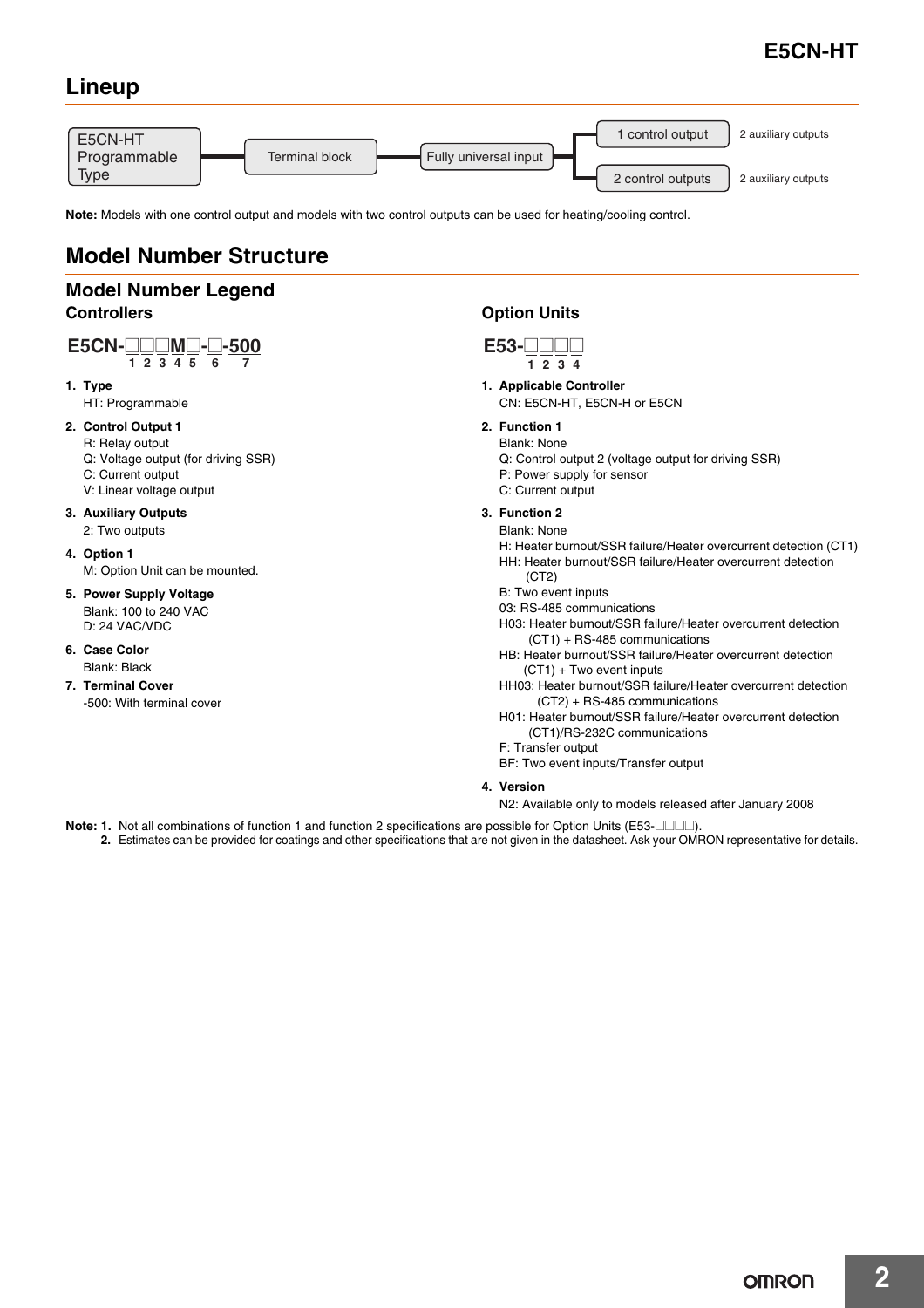## **Ordering Information**

## **Controllers**

| <b>Size</b>                                         | <b>Case Color</b> | Power supply voltage | <b>Auxiliary output</b> | <b>Control output 1</b>          | <b>Model</b>          |  |  |
|-----------------------------------------------------|-------------------|----------------------|-------------------------|----------------------------------|-----------------------|--|--|
| $1/16$ DIN                                          |                   |                      |                         | Relay output                     | E5CN-HTR2M-500        |  |  |
|                                                     |                   | 100 to 240 VAC       |                         | Voltage output (for driving SSR) | <b>E5CN-HTQ2M-500</b> |  |  |
|                                                     |                   |                      |                         | Current output                   | <b>E5CN-HTC2M-500</b> |  |  |
|                                                     | Black             |                      |                         | Linear voltage output            | <b>E5CN-HTV2M-500</b> |  |  |
| $48 \times 48 \times 78$<br>$(W \times H \times D)$ |                   |                      |                         | Relay output                     | E5CN-HTR2MD-500       |  |  |
|                                                     |                   | 24 VAC/VDC           | っ                       | Voltage output (for driving SSR) | E5CN-HTQ2MD-500       |  |  |
|                                                     |                   |                      |                         | Current output                   | E5CN-HTC2MD-500       |  |  |
|                                                     |                   |                      |                         | Linear voltage output            | E5CN-HTV2MD-500       |  |  |

## **Option Units**

One of the following Option Units can be mounted to provide the E5CN with additional functions.

|                                 |                                  | <b>Functions</b>                                                    |              |                                               |                        | <b>Model</b> |
|---------------------------------|----------------------------------|---------------------------------------------------------------------|--------------|-----------------------------------------------|------------------------|--------------|
| Communications<br><b>RS-485</b> |                                  | 3-phase heater burnout/SSR failure/<br>Heater overcurrent detection |              |                                               |                        | E53-CNHH03N2 |
|                                 |                                  | Heater burnout/SSR failure/<br>Heater overcurrent detection         | Event inputs |                                               |                        | E53-CNHBN2   |
| Communications<br><b>RS-485</b> |                                  |                                                                     |              | Control output 2<br>(Voltage for driving SSR) |                        | E53-CNQ03N2  |
| Communications<br><b>RS-485</b> |                                  | Heater burnout/SSR failure/<br>Heater overcurrent detection         |              |                                               |                        | E53-CNH03N2  |
| Communications<br><b>RS-485</b> |                                  |                                                                     |              |                                               |                        | E53-CN03N2   |
|                                 |                                  |                                                                     | Event inputs |                                               |                        | E53-CNBN2    |
|                                 |                                  | Heater burnout/SSR failure/<br>Heater overcurrent detection         |              | Control output 2<br>(Voltage for driving SSR) |                        | E53-CNOHN2   |
|                                 |                                  | 3-phase heater burnout/SSR failure/<br>Heater overcurrent detection |              | Control output 2<br>(Voltage for driving SSR) |                        | E53-CNQHHN2  |
|                                 |                                  |                                                                     | Event inputs | Control output 2<br>(Voltage for driving SSR) |                        | E53-CNOBN2   |
|                                 |                                  |                                                                     |              | Control output 2<br>(Voltage for driving SSR) | <b>Transfer Output</b> | E53-CNOFN2   |
|                                 |                                  |                                                                     | Event inputs |                                               | <b>Transfer Output</b> | E53-CNBFN2   |
|                                 | Communications<br><b>RS-232C</b> |                                                                     |              | Control output 2<br>(Voltage for driving SSR) |                        | E53-CNQ01N2  |
|                                 | Communications<br><b>RS-232C</b> |                                                                     |              |                                               |                        | E53-CN01N2   |
|                                 | Communications<br><b>RS-232C</b> | Heater burnout/SSR failure/<br>Heater overcurrent detection         |              |                                               |                        | E53-CNH01N2  |

**Note:** These Option Units are applicable only to models released after January 2008.

### **Accessories (Order Separately) USB-Serial Conversion Cable**

| <b>Model</b> |  |
|--------------|--|
| E58-CIFQ1    |  |
|              |  |

**Terminal Cover**

| Model                                                                      |
|----------------------------------------------------------------------------|
| E53-COV17                                                                  |
| <b>Note: 1.</b> The Terminal Cover comes with the E5CN- $\Box$ $\Box$ -500 |

models. **2.** The E53-COV10 cannot be used.

#### **Waterproof Packing**

| Model                                           |  |
|-------------------------------------------------|--|
| Y92S-29                                         |  |
| acking is included with the controller only for |  |

**Note:** Waterproof Packing is included with the controller only for models with terminal blocks.

#### **Current Transformers (CTs)**

| <b>Hole diameter</b> | <b>Model</b> |
|----------------------|--------------|
| 5.8 dia.             | E54-CT1      |
| 12.0 dia.            | E54-CT3      |

#### **Adapter**

| <b>Connectable models</b> | Model   |
|---------------------------|---------|
| Terminal type             | Y92F-45 |

**Note:** Use this Adapter when the panel has been previously prepared for the  $E5B\square$ .

#### **Front cover**

| Type                    | Model           |
|-------------------------|-----------------|
| <b>Hard Front Cover</b> | <b>Y92A-48B</b> |
| Soft Front Cover        | Y92A-48D        |

#### **CX-Thermo Support Software**

| <b>Model</b>       |  |
|--------------------|--|
| <b>EST2-2C-MV4</b> |  |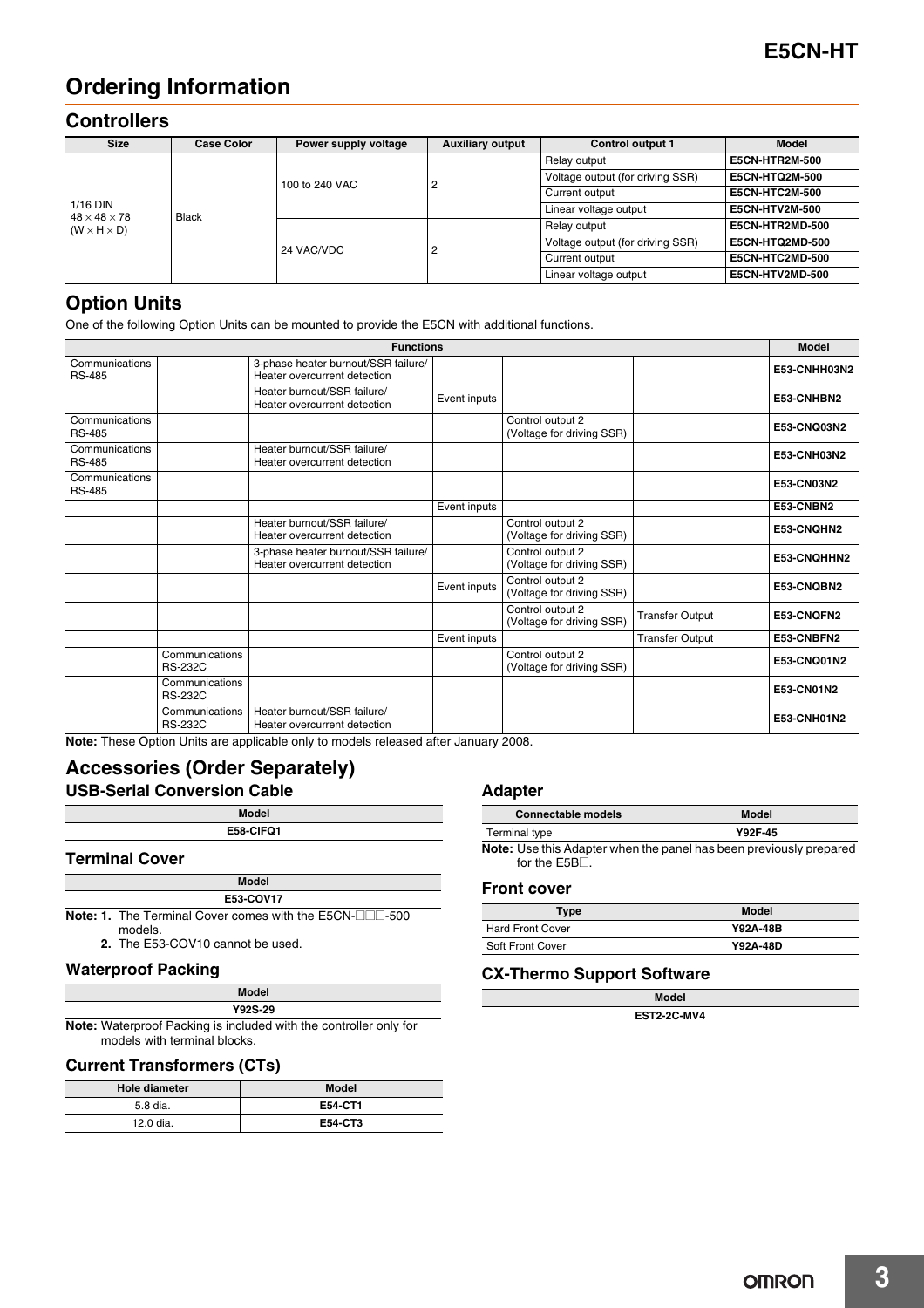# **Specifications**

## **Ratings**

| Power supply voltage                    |                                     | No D in model number: 100 to 240 VAC, 50/60 Hz<br>D in model number: 24 VAC, 50/60 Hz; 24 VDC                                                                                                                                                                                                                                                                                                                                                                                  |  |  |  |  |  |  |  |  |
|-----------------------------------------|-------------------------------------|--------------------------------------------------------------------------------------------------------------------------------------------------------------------------------------------------------------------------------------------------------------------------------------------------------------------------------------------------------------------------------------------------------------------------------------------------------------------------------|--|--|--|--|--|--|--|--|
|                                         | Operating voltage range             | 85% to 110% of rated supply voltage                                                                                                                                                                                                                                                                                                                                                                                                                                            |  |  |  |  |  |  |  |  |
|                                         | <b>Power consumption</b>            | 100 to 240 VAC: 8.5 VA (max.) (E5CN-HTR2 at 100 VAC: 3.0 VA)<br>24 VAC/VDC: 5.5 VA (24 VAC)/3.5 W (24 VDC) (max.) (E5CN-HTR2D at 24 VAC: 2.7 VA)                                                                                                                                                                                                                                                                                                                               |  |  |  |  |  |  |  |  |
| <b>Sensor input</b>                     |                                     | Any of the following can be selected (i.e., fully universal input).<br>Thermocouple: K, J, T, E, L, U, N, R, S, B, W, or PL II<br>Platinum resistance thermometer: Pt100 or JPt100<br>Current input: 4 to 20 mA or 0 to 20 mA<br>Voltage input: 1 to 5 V, 0 to 5 V, or 0 to 10 V                                                                                                                                                                                               |  |  |  |  |  |  |  |  |
| Input impedance                         |                                     | Current input: 150 $\Omega$ max., Voltage input: 1 M $\Omega$ min. (Use a 1:1 connection when connecting the ES2-HB.)                                                                                                                                                                                                                                                                                                                                                          |  |  |  |  |  |  |  |  |
| <b>Control method</b>                   |                                     | ON/OFF control or 2-PID control (with auto-tuning)                                                                                                                                                                                                                                                                                                                                                                                                                             |  |  |  |  |  |  |  |  |
|                                         | <b>Relay output</b>                 | SPST-NO, 250 VAC, 3 A (resistive load), electrical life: 100,000 operations, minimum applicable load: 5 V, 10 mA                                                                                                                                                                                                                                                                                                                                                               |  |  |  |  |  |  |  |  |
| <b>Control</b>                          | Voltage output<br>(for driving SSR) | Output voltage: 12 VDC ±15% (PNP), max. load current: 21 mA, with short-circuit protection circuit                                                                                                                                                                                                                                                                                                                                                                             |  |  |  |  |  |  |  |  |
| output                                  | <b>Current output</b>               | 4 to 20 mA DC/0 to 20 mA DC, load: 600 $\Omega$ max., resolution: approx. 10,000 *                                                                                                                                                                                                                                                                                                                                                                                             |  |  |  |  |  |  |  |  |
|                                         | Linear voltage<br>output            | 0 to 10 VDC (load: 1 k $\Omega$ min.), Resolution: Approx. 10,000                                                                                                                                                                                                                                                                                                                                                                                                              |  |  |  |  |  |  |  |  |
| <b>Auxiliary</b>                        | <b>Number of outputs</b>            | 2 max.                                                                                                                                                                                                                                                                                                                                                                                                                                                                         |  |  |  |  |  |  |  |  |
| Output<br>output<br>specifications      |                                     | Relay output: SPST-NO, 250 VAC, 3 A (resistive load), electrical life: 100,000 operations, minimum applicable<br>load: 5 V, 10 mA                                                                                                                                                                                                                                                                                                                                              |  |  |  |  |  |  |  |  |
|                                         | <b>Number of outputs</b>            | 2                                                                                                                                                                                                                                                                                                                                                                                                                                                                              |  |  |  |  |  |  |  |  |
| Event                                   | <b>External contact</b>             | Contact input: ON: 1 k $\Omega$ max., OFF: 100 k $\Omega$ min.                                                                                                                                                                                                                                                                                                                                                                                                                 |  |  |  |  |  |  |  |  |
| input                                   | input                               | Non-contact input: ON: Residual voltage: 1.5 V max., OFF: Leakage current: 0.1 mA max.                                                                                                                                                                                                                                                                                                                                                                                         |  |  |  |  |  |  |  |  |
|                                         | specifications                      | Current flow: Approx. 7 mA per contact                                                                                                                                                                                                                                                                                                                                                                                                                                         |  |  |  |  |  |  |  |  |
|                                         | Number of<br>operations             | 8 max. (Combinations can be made using work bits.)                                                                                                                                                                                                                                                                                                                                                                                                                             |  |  |  |  |  |  |  |  |
| Logic<br>opera-<br>tions                | <b>Operations</b>                   | • Logic operation: Any of the following four patterns can be selected. The input status may be inverted.<br>(A and B) or (C and D), (A or C) and (B or D), A or B or C or D, A and B and C and D (A, B,<br>C, and D are four inputs.)<br>ON delay or OFF delay for the results of the logic operation given above.<br>• Delay:<br>Setting time: 0 to 9999 s or 0 to 9999 min<br>• Output inversion: Possible                                                                   |  |  |  |  |  |  |  |  |
|                                         | <b>Outputs</b>                      | One work bit per operation                                                                                                                                                                                                                                                                                                                                                                                                                                                     |  |  |  |  |  |  |  |  |
|                                         | Work bit<br>assignments             | Any of the following can be assigned to up to eight work bits (logic operation results): Operation commands<br>(assigned to event inputs) *, auxiliary outputs, or control outputs.<br>* Application is possible with models that do not have event inputs by using an internal assignment.                                                                                                                                                                                    |  |  |  |  |  |  |  |  |
|                                         | <b>Number of outputs</b>            | 1 max.                                                                                                                                                                                                                                                                                                                                                                                                                                                                         |  |  |  |  |  |  |  |  |
| <b>Transfer</b><br>outputs              | Output<br>specifications            | Current output: 4 to 20 mA DC, Load: 600 $\Omega$ max., Resolution at 4 to 20 mA: Approx. 10,000                                                                                                                                                                                                                                                                                                                                                                               |  |  |  |  |  |  |  |  |
| <b>RSP input</b>                        |                                     | Not supported                                                                                                                                                                                                                                                                                                                                                                                                                                                                  |  |  |  |  |  |  |  |  |
| Setting method                          |                                     | Digital setting using front panel keys                                                                                                                                                                                                                                                                                                                                                                                                                                         |  |  |  |  |  |  |  |  |
| <b>Indication method</b>                |                                     | 11-segment digital display and individual indicators (7-segments displays also possible)<br>Character height: PV: 11 mm, SV: 6.5 mm                                                                                                                                                                                                                                                                                                                                            |  |  |  |  |  |  |  |  |
| <b>Other functions</b>                  |                                     | Manual output, heating/cooling control, loop burnout alarm, other alarm functions, heater burnout detection<br>(including SSR failure and heater overcurrent detection), 40% AT, 100% AT, MV limiter, input digital filter,<br>temperature input shift, run/reset, protection functions, control output ON/OFF counter, extraction of square root,<br>MV change rate limit, PV/SV status display, automatic cooling coefficient adjustment, program control functions,<br>etc. |  |  |  |  |  |  |  |  |
| <b>Ambient operating</b><br>temperature |                                     | $-10$ to 55°C (with no condensation or icing), for 3-year warranty: $-10$ to 50°C                                                                                                                                                                                                                                                                                                                                                                                              |  |  |  |  |  |  |  |  |
|                                         | <b>Ambient operating humidity</b>   | 25% to 85%                                                                                                                                                                                                                                                                                                                                                                                                                                                                     |  |  |  |  |  |  |  |  |
|                                         | <b>Storage temperature</b>          | $-25$ to 65 $\degree$ C (with no condensation or icing)                                                                                                                                                                                                                                                                                                                                                                                                                        |  |  |  |  |  |  |  |  |

\* For models with current outputs, control output 1 can be used as a transfer output.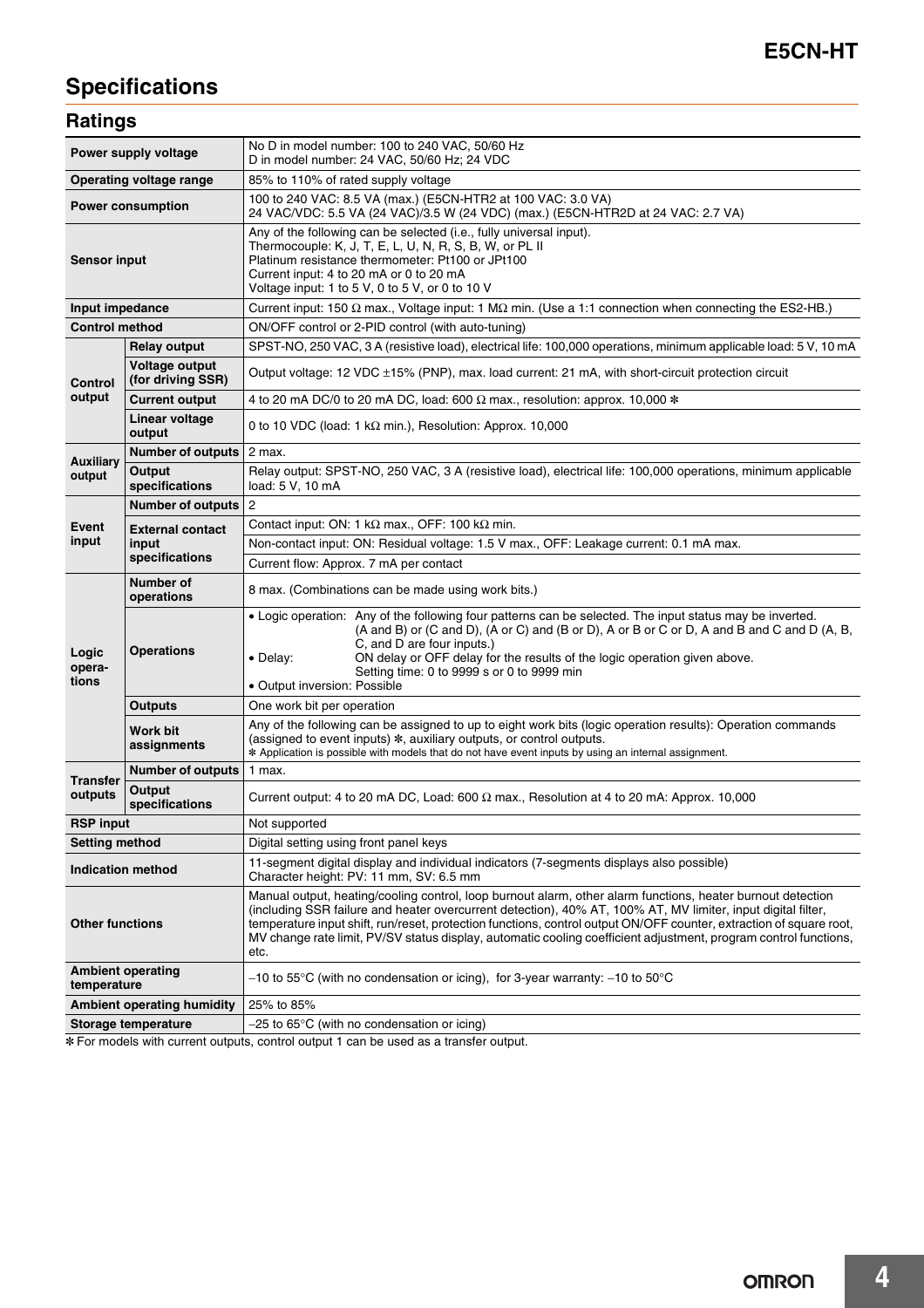## **Input Ranges Thermocouple/Platinum Resistance Thermometer/Analog Input (Fully Universal Inputs)**

| Input type             |             |       | <b>Platinum resistance</b> |       | thermometer |               |       |          | Thermocouple |                         |                |       |                 |             |                  |          |          |          |             |                          |        |              | Analog<br>input |        |        |        |    |                                                                |                  |     |                        |
|------------------------|-------------|-------|----------------------------|-------|-------------|---------------|-------|----------|--------------|-------------------------|----------------|-------|-----------------|-------------|------------------|----------|----------|----------|-------------|--------------------------|--------|--------------|-----------------|--------|--------|--------|----|----------------------------------------------------------------|------------------|-----|------------------------|
| <b>Name</b>            |             |       | Pt100                      |       |             | <b>JPt100</b> |       |          | K            |                         |                | J     |                 |             | т                |          | Е        | $\cup$   |             |                          | N      | $\mathbf{R}$ | S               | B      | W      |        |    | PL II $\frac{4 \text{ to } 0 \text{ to}}{20 \text{ mA}}$ 20 mA | 1 to 0 to<br>5 V | 5 V | 0 <sub>to</sub><br>10V |
|                        | 2300        |       |                            |       |             |               |       |          |              |                         |                |       |                 |             |                  |          |          |          |             |                          |        |              |                 |        | 2300.0 |        |    |                                                                |                  |     |                        |
|                        | 1800        |       |                            |       |             |               |       |          |              |                         |                |       |                 |             |                  |          |          |          |             |                          |        |              |                 | 1800.0 |        |        |    |                                                                |                  |     |                        |
|                        | 1700        |       |                            |       |             |               |       |          |              |                         |                |       |                 |             |                  |          |          |          |             |                          |        |              | 1700.01700.0    |        |        |        |    |                                                                |                  |     |                        |
|                        | 1600        |       |                            |       |             |               |       |          |              |                         |                |       |                 |             |                  |          |          |          |             |                          |        |              |                 |        |        |        |    |                                                                |                  |     |                        |
|                        | 1500        |       |                            |       |             |               |       |          |              |                         |                |       |                 |             |                  |          |          |          |             |                          |        |              |                 |        |        |        |    |                                                                |                  |     |                        |
|                        | 1400        |       |                            |       |             |               |       | 1300.0   |              |                         |                |       |                 |             |                  |          |          |          |             |                          | 1300.0 |              |                 |        |        | 1300.0 |    |                                                                |                  |     |                        |
|                        | 1300        |       |                            |       |             |               |       |          |              |                         |                |       |                 |             |                  |          |          |          |             |                          |        |              |                 |        |        |        |    |                                                                |                  |     |                        |
|                        | 1200        |       |                            |       |             |               |       |          |              |                         |                |       |                 |             |                  |          |          |          |             |                          |        |              |                 |        |        |        |    |                                                                |                  |     |                        |
|                        | 1100        |       |                            |       |             |               |       |          |              |                         |                |       |                 |             |                  |          |          |          |             |                          |        |              |                 |        |        |        |    | Usable in the following                                        |                  |     |                        |
| Temperature range (°C) | 1000        | 850.0 |                            |       |             |               |       |          |              |                         | 850.0          |       |                 |             |                  |          |          | 850.0    |             |                          |        |              |                 |        |        |        |    | ranges by scaling:<br>-19999 to 32400,                         |                  |     |                        |
|                        | 900         |       |                            |       |             |               |       |          |              |                         |                |       |                 |             |                  |          |          |          |             |                          |        |              |                 |        |        |        |    | -1999.9 to 3240.0,                                             |                  |     |                        |
|                        | 800<br>700  |       |                            |       |             |               |       |          |              |                         |                |       |                 |             |                  |          |          |          |             |                          |        |              |                 |        |        |        |    | -199.99 to 324.00, or                                          |                  |     |                        |
|                        | 600         |       |                            |       |             |               |       |          |              |                         |                |       |                 |             |                  |          | 600.0    |          |             |                          |        |              |                 |        |        |        |    | -19.999 to 32.400                                              |                  |     |                        |
|                        | 500         |       | 500.0                      |       |             | 500.0         |       |          | 500.0        |                         |                |       |                 |             |                  |          |          |          |             |                          |        |              |                 |        |        |        |    |                                                                |                  |     |                        |
|                        | 400         |       |                            |       |             |               |       |          |              |                         |                | 400.0 |                 | 400.0 400.0 |                  |          |          |          | 400.0 400.0 |                          |        |              |                 |        |        |        |    |                                                                |                  |     |                        |
|                        | 300         |       |                            |       |             |               |       |          |              |                         |                |       |                 |             |                  |          |          |          |             |                          |        |              |                 |        |        |        |    |                                                                |                  |     |                        |
|                        | 200         |       |                            |       | 200.00      |               |       |          |              | 200.00                  |                |       | 200.00          |             |                  | 200.00   |          |          |             |                          |        |              |                 |        |        |        |    |                                                                |                  |     |                        |
|                        | 100         |       |                            | 100.0 |             |               | 100.0 |          |              |                         |                |       |                 |             |                  |          |          |          |             |                          |        |              |                 |        |        |        |    |                                                                |                  |     |                        |
|                        | $\mathbf 0$ |       |                            | 0.0   |             |               | 0.0   |          |              |                         |                |       |                 |             |                  |          |          |          |             |                          |        | 0.0          | 0.0             | 100.0  | 0.0    | 0.0    |    |                                                                |                  |     |                        |
|                        | $-100$      |       |                            |       | $-50.00$    |               |       |          |              | $-20.0 - 50.00 - 100.0$ |                |       | $-20.0 - 50.00$ |             |                  | $-50.00$ |          | $-100.0$ |             |                          |        |              |                 |        |        |        |    |                                                                |                  |     |                        |
|                        | $-200$      |       | $-200.0 - 199.9$           |       |             | $-199.9$      |       | $-200.0$ |              |                         |                |       |                 |             | $-200.0 - 199.9$ |          | $-200.0$ |          |             | $-200.0 - 199.9 - 200.0$ |        |              |                 |        |        |        |    |                                                                |                  |     |                        |
| <b>Setting</b>         |             | 0     | 1                          | 2     | 24          | 3             | 4     | 5        | 6            | 21                      | $\overline{7}$ | 8     | 22              | 9           | 10               | 23       | 11       | 12       | 13          | 14                       | 15     | 16           | 17              | 18     | 19     | 20     | 25 | 26                                                             | 27               | 28  | 29                     |
| number                 |             |       |                            |       |             |               |       |          |              |                         |                |       |                 |             |                  |          |          |          |             |                          |        |              |                 |        |        |        |    |                                                                |                  |     |                        |

Shaded settings are the default settings.

The applicable standards for the input types are as follows:

K, J, T, E, N, R, S, B: JIS C 1602-1995, IEC 584-1

L: Fe-CuNi, DIN 43710-1985

U: Cu-CuNi, DIN 43710-1985

W: W5Re/W26Re, ASTM E988-1990

JPt100: JIS C 1604-1989, JIS C 1606-1989

Pt100: JIS C 1604-1997, IEC 751

PL II: According to Platinel II electromotive force charts from BASF (previously Engelhard)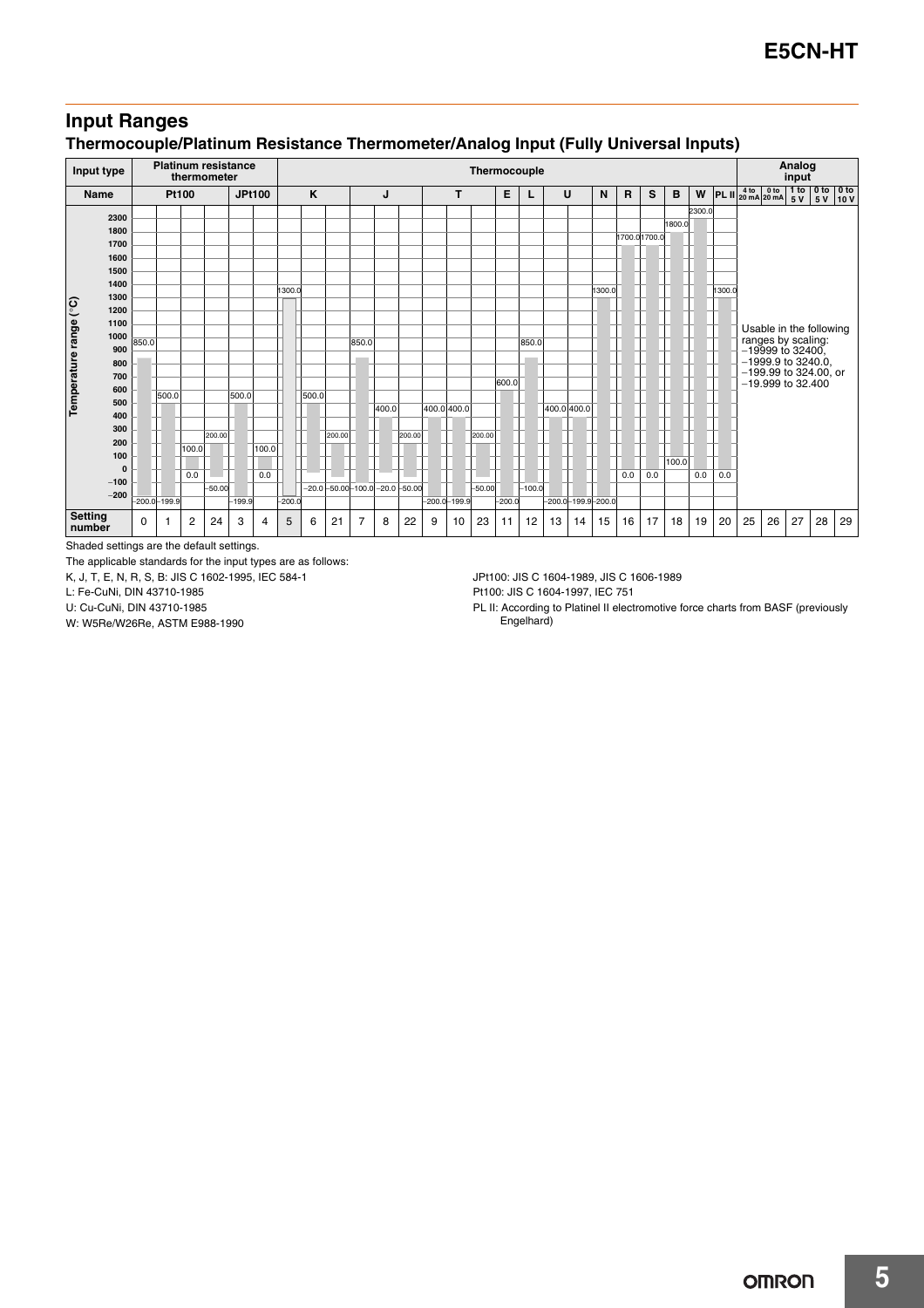## **Alarm Outputs**

Each alarm can be independently set to one of the following 13 alarm types. The default is *2: Upper limit*. Auxiliary outputs are allocated for alarms. ON delays and OFF delays (0 to 999 s) can also be specified.

**Note:** For models with heater burnout, SSR failure, and heater overcurrent detection, alarm 1 will be an OR output of the alarm selected from the following alarm types and the alarms for heater burnout, SSR failure, and heater overcurrent. To output only a heater burnout alarm, SSR failure alarm, and heater overcurrent alarm for alarm 1, set the alarm type to 0 (i.e., no alarm function).

|                  |                                                     | Alarm output operation                                   |                                           |                                                                                                                 |
|------------------|-----------------------------------------------------|----------------------------------------------------------|-------------------------------------------|-----------------------------------------------------------------------------------------------------------------|
| <b>Set value</b> | Alarm type                                          | When alarm value<br>X is positive                        | When alarm value<br>X is negative         | <b>Description of function</b>                                                                                  |
| $\Omega$         | Alarm function OFF                                  | Output OFF                                               |                                           | No alarm                                                                                                        |
| $1*1$            | Upper- and lower-limit                              | $H \rightarrow$<br>ON<br>OFF<br>SP                       | *2                                        | Set the deviation in the set point by setting the alarm<br>upper limit (H) and alarm lower limit (L).           |
| $\overline{2}$   | Upper-limit                                         | $\times$<br>ON<br>OFF<br>SP                              | $x \rightarrow$<br>ON<br>OFF              | Set the upward deviation in the set point by setting<br>the alarm value $(X)$ .                                 |
| 3                | Lower-limit                                         | $x \rightarrow$<br>ON<br>OFF<br>SP                       | → x ←<br>ON<br>OFF<br>SP                  | Set the downward deviation in the set point by setting<br>the alarm value (X).                                  |
| $4*1$            | Upper- and lower-limit range                        | $L$ $H$ $\leftarrow$<br>ON<br>OFF<br>SP                  | $*3$                                      | Set the deviation in the set point by setting the alarm<br>upper limit (H) and alarm lower limit (L).           |
| $5*1$            | Upper- and lower-limit with<br>standby sequence     | $L$ $H$ $\leftarrow$<br>ON<br>OFF<br>SP<br>$*5$          | *4                                        | A standby sequence is added to the upper- and<br>lower-limit alarm (1). *6                                      |
| 6                | Upper-limit with standby sequence                   | ON<br>OFF<br>SP                                          | ON<br>OFF<br>SP                           | A standby sequence is added to the upper-limit alarm<br>$(2).$ *6                                               |
| 7                | Lower-limit with standby sequence                   | $x \rightarrow$<br>ON<br>OFF<br>SP                       | → x ⊱<br>ON<br>OFF<br>SP                  | A standby sequence is added to the lower-limit alarm<br>$(3)$ . *6                                              |
| 8                | Absolute-value upper-limit                          | ON<br>OFF<br>$\overline{0}$                              | –×→<br>ON<br>OFF<br>$\Omega$              | The alarm will turn ON if the process value is larger<br>than the alarm value (X) regardless of the set point.  |
| 9                | Absolute-value lower-limit                          | $\rightarrow x \rightarrow$<br>ON<br>OFF                 | –×→<br>ON<br>OFF                          | The alarm will turn ON if the process value is smaller<br>than the alarm value (X) regardless of the set point. |
| 10               | Absolute-value upper-limit with<br>standby sequence | ON<br>OFF<br>$\Omega$                                    | – x →<br>ON<br>OFF<br>$\Omega$            | A standby sequence is added to the absolute-value<br>upper-limit alarm $(8)$ . $*6$                             |
| 11               | Absolute-value lower-limit with<br>standby sequence | $\leftarrow \times \rightarrow$<br>ON<br>OFF<br>$\Omega$ | $-x \rightarrow$<br>ON<br>OFF<br>$\Omega$ | A standby sequence is added to the absolute-value<br>lower-limit alarm (9). *6                                  |
| 12               | LBA (alarm 1 type only)                             |                                                          |                                           | $*7$                                                                                                            |
| 13               | PV change rate alarm                                |                                                          |                                           | $*8$                                                                                                            |

\*1. With set values 1, 4 and 5, the upper and lower limit values can be set independently for each alarm type, and are expressed as "I " and "H $'$ 

\*2. Set value: 1, Upper- and lower-limit alarm



 $\overline{\text{SPH}}$  L

 $|H| \leq |L|$ 

\*3. Set value: 4, Upper- and lower-limit range



\*4. Set value: 5, Upper- and lower-limit with standby sequence

- For Upper- and Lower-Limit Alarm Described Above **•** Case 1 and 2
- Always OFF when the upper-limit and lower-limit hysteresis overlaps.
- **•** Case 3: Always OFF

\*5. Set value: 5, Upper- and lower-limit with standby sequence Always OFF when the upper-limit and lower-limit hysteresis overlaps.

- \*6. Refer to the *E5CN-HT/E5AN-HT/E5EN-HT Digital Controllers User's Manual* (Cat. No. H169) for information on the operation of the standby sequence.
- \*7. Refer to the *E5CN-HT/E5AN-HT/E5EN-HT Digital Controllers User's Manual* (Cat. No. H169) for information on the loop burnout alarm (LBA).
- \*8. Refer to the *E5CN-HT/E5AN-HT/E5EN-HT Digital Controllers User's Manual* (Cat. No. H169) for information on the PV change rate alarm.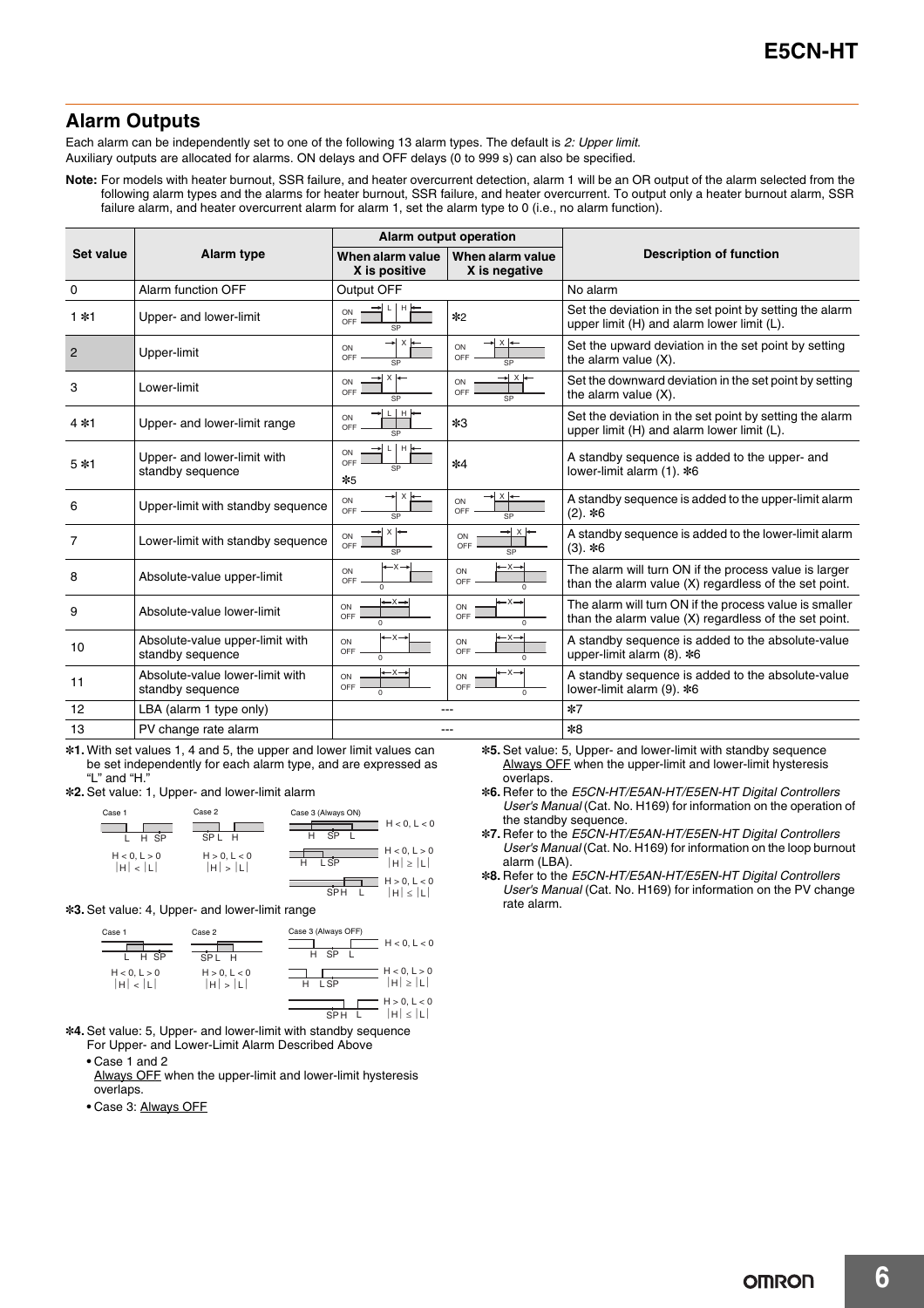## **Characteristics**

| <b>Indication accuracy</b><br><b>Transfer output accuracy</b> |                               | Thermocouple: (±0.1% of indicated value or $\pm$ 1°C, whichever is greater) $\pm$ 1 digit max. *1                                                                                                                                                                                                                                                                                                                                                                                                                            |  |  |
|---------------------------------------------------------------|-------------------------------|------------------------------------------------------------------------------------------------------------------------------------------------------------------------------------------------------------------------------------------------------------------------------------------------------------------------------------------------------------------------------------------------------------------------------------------------------------------------------------------------------------------------------|--|--|
|                                                               |                               | Platinum resistance thermometer: $(\pm 0.1\%$ of indicated value or $\pm 0.5\degree C$ , whichever is greater) $\pm 1$ digit max.                                                                                                                                                                                                                                                                                                                                                                                            |  |  |
|                                                               |                               | Analog input: $\pm 0.1\%$ FS $\pm 1$ digit max.                                                                                                                                                                                                                                                                                                                                                                                                                                                                              |  |  |
|                                                               |                               | CT input: $\pm 5\%$ FS $\pm 1$ digit max.<br>$\pm 0.3\%$ FS max.                                                                                                                                                                                                                                                                                                                                                                                                                                                             |  |  |
|                                                               |                               |                                                                                                                                                                                                                                                                                                                                                                                                                                                                                                                              |  |  |
| $*2$                                                          | Influence of temperature      | Thermocouple input (R, S, B, W, PLII): $(\pm 1\%$ of PV or $\pm 10^{\circ}$ C, whichever is greater) $\pm 1$ digit max.<br>Other thermocouple input: ( $\pm 1\%$ of PV or $\pm 4^{\circ}$ C, whichever is greater) $\pm 1$ digit max. *3                                                                                                                                                                                                                                                                                     |  |  |
| Influence of voltage *2                                       |                               | Platinum resistance thermometer: $(\pm 1\%$ of PV or $\pm 2^{\circ}C$ , whichever is greater) $\pm 1$ digit max.<br>Analog input: $(\pm 1\%$ FS) $\pm 1$ digit max.                                                                                                                                                                                                                                                                                                                                                          |  |  |
| Input sampling period                                         |                               | 60 ms                                                                                                                                                                                                                                                                                                                                                                                                                                                                                                                        |  |  |
| <b>Hysteresis</b>                                             |                               | Temperature input: 0.1 to 3240.0°C or °F (in units of 0.1°C or °F)<br>Analog input: 0.01% to 99.99% FS (in units of 0.01% FS)                                                                                                                                                                                                                                                                                                                                                                                                |  |  |
| Proportional band (P)                                         |                               | Temperature input: 0.1 to 3240.0°C or °F (in units of 0.1 °C or °F)<br>Analog input: 0.1% to 999.9% FS (in units of 0.1% FS)                                                                                                                                                                                                                                                                                                                                                                                                 |  |  |
| Integral time (I)                                             |                               | 0.0 to 3240.0 s (in units of 0.1 s)                                                                                                                                                                                                                                                                                                                                                                                                                                                                                          |  |  |
| Derivative time (D)                                           |                               | 0.0 to 3240.0 s (in units of 0.1 s)                                                                                                                                                                                                                                                                                                                                                                                                                                                                                          |  |  |
| <b>Control period</b>                                         |                               | 0.5, 1 to 99 s (in units of 1 s)                                                                                                                                                                                                                                                                                                                                                                                                                                                                                             |  |  |
| <b>Manual reset value</b>                                     |                               | 0.0 to 100.0% (in units of 0.1%)                                                                                                                                                                                                                                                                                                                                                                                                                                                                                             |  |  |
| Alarm setting range                                           |                               | -19999 to 32400 (decimal point position depends on input type)                                                                                                                                                                                                                                                                                                                                                                                                                                                               |  |  |
| Affect of signal source<br>resistance                         |                               | Thermocouple: $0.1^{\circ}C/\Omega$ max. (100 $\Omega$ max.)<br>Platinum resistance thermometer: 0.1 $\mathrm{C}/\Omega$ max. (10 $\Omega$ max.)                                                                                                                                                                                                                                                                                                                                                                             |  |  |
| <b>Insulation resistance</b>                                  |                               | 20 M $\Omega$ min. (at 500 VDC)                                                                                                                                                                                                                                                                                                                                                                                                                                                                                              |  |  |
| Dielectric strength                                           |                               | 2,300 VAC, 50 or 60 Hz for 1 min (between terminals with different charge)                                                                                                                                                                                                                                                                                                                                                                                                                                                   |  |  |
| <b>Vibration</b>                                              | <b>Malfunction</b>            | 10 to 55 Hz, 20 m/s <sup>2</sup> for 10 min each in X, Y, and Z directions                                                                                                                                                                                                                                                                                                                                                                                                                                                   |  |  |
| resistance                                                    | <b>Destruction</b>            | 10 to 55 Hz, 0.75-mm single amplitude for 2 hrs each in X, Y, and Z directions                                                                                                                                                                                                                                                                                                                                                                                                                                               |  |  |
| <b>Shock</b>                                                  | <b>Malfunction</b>            | 100 m/s <sup>2</sup> , 3 times each in X, Y, and Z directions                                                                                                                                                                                                                                                                                                                                                                                                                                                                |  |  |
| resistance                                                    | <b>Destruction</b>            | 300 m/s <sup>2</sup> , 3 times each in X, Y, and Z directions                                                                                                                                                                                                                                                                                                                                                                                                                                                                |  |  |
| Weight                                                        |                               | Controller: Approx. 150 g, Mounting Bracket: Approx. 10 g                                                                                                                                                                                                                                                                                                                                                                                                                                                                    |  |  |
| Degree of protection                                          |                               | Front panel: IP66, Rear case: IP20, Terminals: IP00                                                                                                                                                                                                                                                                                                                                                                                                                                                                          |  |  |
| <b>Memory protection</b>                                      |                               | Non-volatile memory (number of writes: 1,000,000 times)                                                                                                                                                                                                                                                                                                                                                                                                                                                                      |  |  |
| <b>Setup Tool</b>                                             |                               | CX-Thermo version 4.3 or higher                                                                                                                                                                                                                                                                                                                                                                                                                                                                                              |  |  |
| <b>Setup Tool port</b>                                        |                               | Provided on the bottom of the E5CN-HT. Use this port to connect a computer to the E5CN-HT.<br>An E58-CIFQ1 USB-Serial Conversion Cable is required to connect the computer to the E5CN-HT. *4                                                                                                                                                                                                                                                                                                                                |  |  |
| <b>Standards</b>                                              | Approved<br>standards         | UL 61010-1, CSA C22.2 No. 1010-1                                                                                                                                                                                                                                                                                                                                                                                                                                                                                             |  |  |
|                                                               | <b>Conformed</b><br>standards | EN 61010-1 (IEC 61010-1): Pollution level 2, overcurrent category II                                                                                                                                                                                                                                                                                                                                                                                                                                                         |  |  |
| <b>EMC</b>                                                    |                               | EMI:<br>EN 61326<br>Radiated Interference Electromagnetic Field Strength: EN 55011 Group 1, class A<br>Noise Terminal Voltage:<br>EN 55011 Group 1, class A<br>EMS:<br>EN 61326<br>ESD Immunity:<br>EN 61000-4-2<br>Electromagnetic Field Immunity:<br>EN 61000-4-3<br><b>Burst Noise Immunity:</b><br>EN 61000-4-4<br>Conducted Disturbance Immunity:<br>EN 61000-4-6<br>Surge Immunity:<br>EN 61000-4-5<br>Power Frequency Magnetic Field Immunity:<br>EN 61000-4-8<br>Voltage Dip/Interrupting Immunity:<br>EN 61000-4-11 |  |  |

\*1. The indication accuracy of K thermocouples in the −200 to 1300°C range, T and N thermocouples at a temperature of −100°C max., and U and L thermocouples at any temperatures is  $\pm 2^{\circ}C \pm 1$  digit max. The indication accuracy of the B thermocouple at a temperature of 400°C max. is not specified. The indication accuracy of B thermocouples in the 400 to 800°C range is ±3°C max. The indication accuracy of the R and S thermocouples at a temperature of 200°C max. is ±3°C ±1 digit max. The indication accuracy of W thermocouples is ±0.3 of PV or ±3°C, whichever is greater, ±1 digit max. The indication accuracy of PL II thermocouples is ±0.3 of PV or ±2°C, whichever is greater, ±1 digit max. \*2. Ambient temperature: −10°C to 23°C to 55°C, Voltage range: −15% to 10% of rated voltage

\*3. K thermocouple at −100°C max.: ±10°C max.

\*4. External communications (RS-232C or RS-485) and cable communications for the Setup Tool can be used at the same time.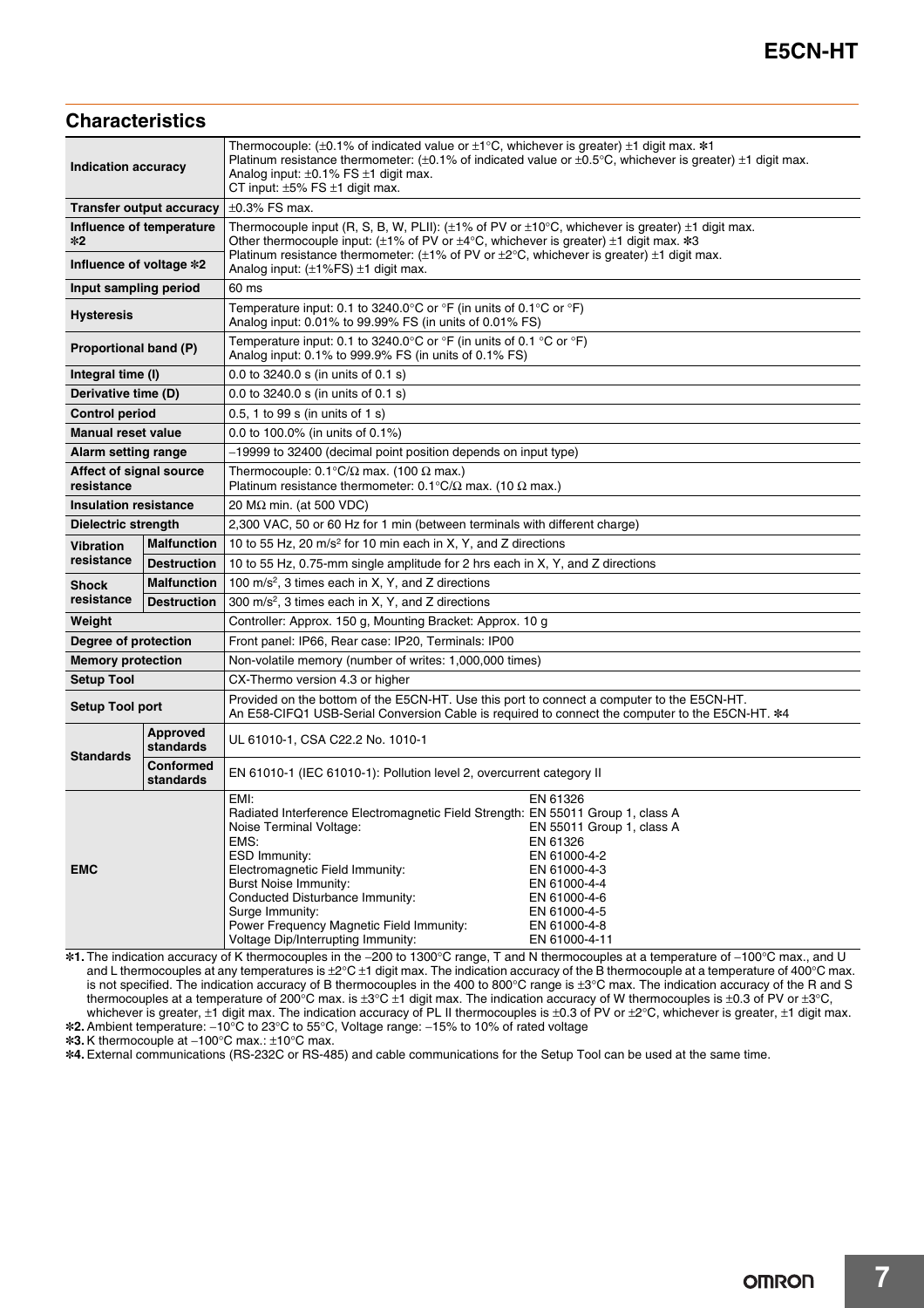## **Program Control**

| Number of programs (patterns) 8                                                                |                                                                                     |                                                                                 |  |
|------------------------------------------------------------------------------------------------|-------------------------------------------------------------------------------------|---------------------------------------------------------------------------------|--|
| Number of segments (steps)                                                                     | 32                                                                                  |                                                                                 |  |
| Segment setting method                                                                         | Time setting (Segment set with set point and time.)                                 |                                                                                 |  |
|                                                                                                | Gradient setting (Segment type with set point, gradient, and time.)                 |                                                                                 |  |
|                                                                                                | 0 h 0 min to 99 h 59 min                                                            |                                                                                 |  |
| <b>Segment times</b>                                                                           | 0 min 0 s to 99 min 59 s                                                            |                                                                                 |  |
| <b>Alarm setting</b>                                                                           | Set separately for each program.                                                    |                                                                                 |  |
| <b>Reset operation</b>                                                                         | Select either stopping control or fixed SP operation.                               |                                                                                 |  |
| <b>Startup operation</b>                                                                       | Select continuing, resetting, manual operation, or run mode.                        |                                                                                 |  |
| <b>PID</b> sets                                                                                | Number of sets                                                                      | 8                                                                               |  |
|                                                                                                | Setting method                                                                      | Set separately for each program (automatic PID group selection also supported). |  |
| <b>Alarm SP function</b>                                                                       | Select from ramp SP and target SP.                                                  |                                                                                 |  |
|                                                                                                | Segment operation                                                                   | Advance, hold                                                                   |  |
| Program status control                                                                         | Program operation                                                                   | Program repetitions and program links                                           |  |
|                                                                                                | Wait method                                                                         | Waiting at segment ends                                                         |  |
| <b>Wait operation</b>                                                                          | Wait width setting                                                                  | Same wait width setting for all programs                                        |  |
|                                                                                                | Number of outputs                                                                   | 2                                                                               |  |
| <b>Time signals</b>                                                                            | Number of ON/OFF<br>Operations                                                      | 1 each per output                                                               |  |
|                                                                                                | Setting method                                                                      | Set separately for each program.                                                |  |
| Program status output<br>Program end output (pulse width can be set), run output, stage output |                                                                                     |                                                                                 |  |
|                                                                                                | PV start                                                                            | Select from segment 1 set point, slope-priority PV start                        |  |
| Program startup operation                                                                      | Standby                                                                             | 0 h 0 min to 99 h 59 min                                                        |  |
|                                                                                                |                                                                                     | 0 day 0 h to 99 day 23h                                                         |  |
| <b>Operation end operation</b>                                                                 | Select from resetting, continuing control at final set point, and fixed SP control. |                                                                                 |  |
| <b>Program SP shift</b><br>Same program SP shift for all programs                              |                                                                                     |                                                                                 |  |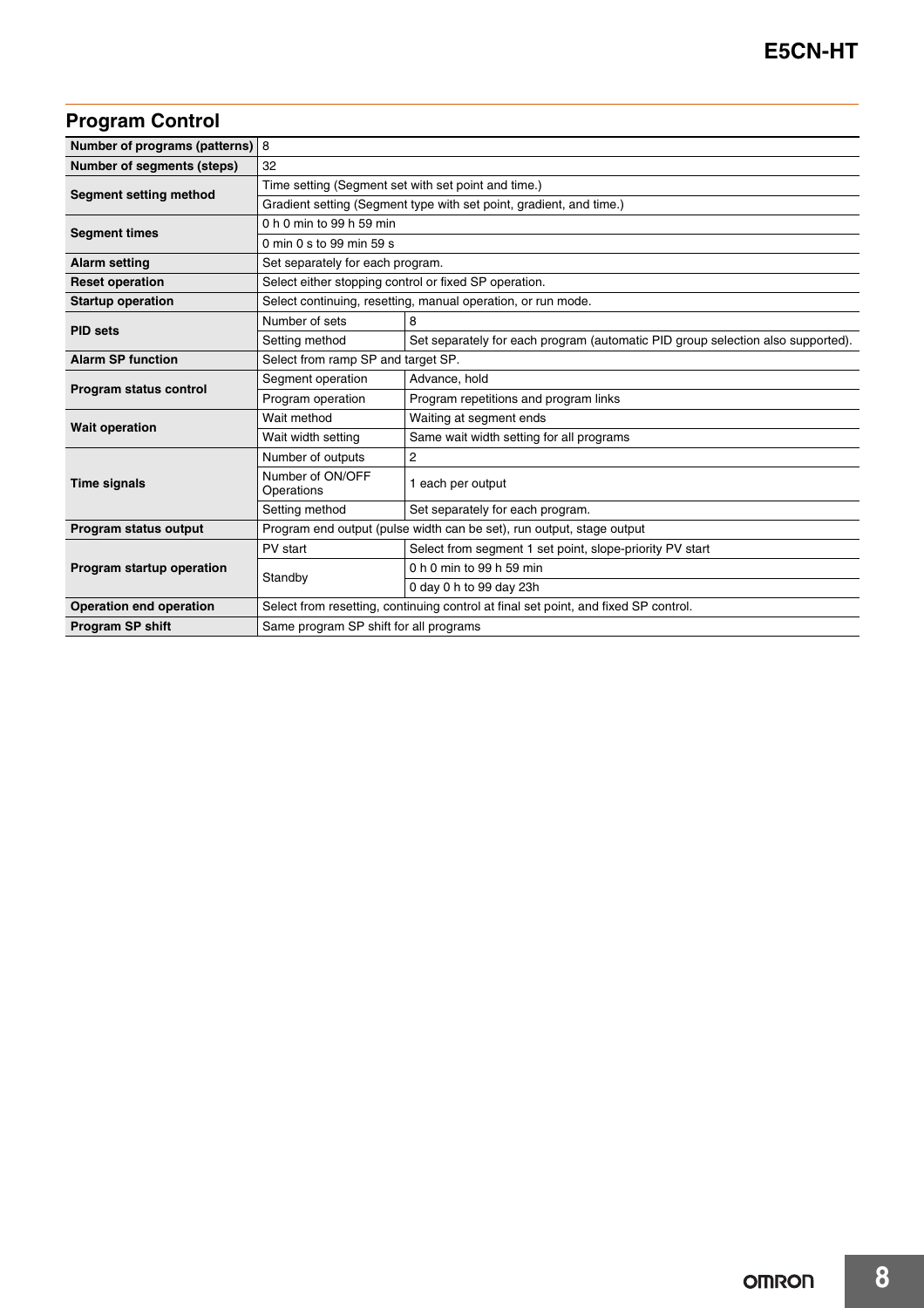## **USB-Serial Conversion Cable**

| <b>Applicable OS</b>                    | Windows 2000, XP, Vista, or 7                                                                       |
|-----------------------------------------|-----------------------------------------------------------------------------------------------------|
| <b>Applicable software</b>              | CX-Thermo version 4 or higher                                                                       |
| <b>Applicable models</b>                | E5AN/E5EN/E5CN/E5CN-U/<br>E5AN-H/E5EN-H/E5CN-H/E5AN-<br>HT/E5EN-HT/E5CN-HT/E5GN                     |
| USB interface standard                  | Conforms to USB Specification 1.1.                                                                  |
| DTE speed                               | 38400 bps                                                                                           |
| <b>Connector specifications</b>         | Computer: USB (type A plug)<br>Temperature Controller: Setup Tool<br>port (on bottom of Controller) |
| <b>Power supply</b>                     | Bus power (Supplied from USB<br>host controller.)                                                   |
| Power supply voltage                    | 5 VDC                                                                                               |
| <b>Current consumption</b>              | 70 mA                                                                                               |
| <b>Ambient operating</b><br>temperature | 0 to $55^{\circ}$ C (with no condensation or<br>icing)                                              |
| <b>Ambient operating humidity</b>       | 10% to 80%                                                                                          |
| Storage temperature                     | $-20$ to 60 $\degree$ C (with no condensation<br>or icing)                                          |
| <b>Storage humidity</b>                 | 10% to 80%                                                                                          |
| <b>Altitude</b>                         | 2,000 m max.                                                                                        |
| Weight                                  | Approx. 100 g                                                                                       |

**Note:** A driver must be installed in the personal computer. Refer to installation information in the operation manual for the Conversion Cable.

## **Communications Specifications**

| <b>Transmission line</b><br>connection method | RS-485: Multipoint<br>RS-232C: Point-to-point                                                        |
|-----------------------------------------------|------------------------------------------------------------------------------------------------------|
| <b>Communications</b>                         | RS-485 (two-wire, half duplex)/RS-232C                                                               |
| Synchronization<br>method                     | Start-stop synchronization                                                                           |
| <b>Protocol</b>                               | CompoWay/F or Modbus                                                                                 |
| <b>Baud rate</b>                              | 1200, 2400, 4800, 9600, 19200, 38400, or<br>57600 bps                                                |
| <b>Transmission code</b>                      | ASCII (CompoWay/F, SYSWAY)<br>RTU (Modbus)                                                           |
| Data bit length *                             | 7 or 8 bits                                                                                          |
| Stop bit length *                             | 1 or 2 bits                                                                                          |
| <b>Error detection</b>                        | Vertical parity (none, even, odd)<br>Block check character (BCC) with<br>CompoWay/F or CRC-16 Modbus |
| <b>Flow control</b>                           | None                                                                                                 |
| Interface                                     | RS-485, RS-232C                                                                                      |
| <b>Retry function</b>                         | None                                                                                                 |
| <b>Communications</b><br>buffer               | 217 bytes                                                                                            |
| <b>Communications</b><br>response wait time   | $0$ to 99 ms<br>Default: 20 ms                                                                       |

\* The baud rate, data bit length, stop bit length, and vertical parity can be individually set using the Communications Setting Level.

## **Current Transformer (Order Separately) Ratings**

| <b>Dielectric strength</b>  | 1,000 VAC for 1 min                               |
|-----------------------------|---------------------------------------------------|
| <b>Vibration resistance</b> | 50 Hz, 98 m/s <sup>2</sup>                        |
| Weight                      | E54-CT1: Approx. 11.5 g,<br>E54-CT3: Approx. 50 g |
| Accessories (E54-CT3 only)  | Armatures (2)<br>Plugs (2)                        |

## **Heater Burnout Alarms, SSR Failure Alarms, and Heater Overcurrent Alarms**

| CT input (for heater<br>current detection) | Models with detection for single-<br>phase heaters: One input<br>Models with detection for single-<br>phase or three-phase heaters: Two<br>inputs |
|--------------------------------------------|---------------------------------------------------------------------------------------------------------------------------------------------------|
| <b>Maximum heater current</b>              | 50 A AC                                                                                                                                           |
| Input current indication<br>accuracy       | $\pm 5\%$ FS $\pm 1$ digit max.                                                                                                                   |
| <b>Heater burnout alarm</b>                | 0.1 to 49.9 A (in units of 0.1 A)                                                                                                                 |
| setting range *1                           | Minimum detection ON time: 100 ms                                                                                                                 |
| SSR failure alarm setting                  | 0.1 to 49.9 A (in units of 0.1 A)                                                                                                                 |
| range *2                                   | Minimum detection OFF time: 100 ms                                                                                                                |
| <b>Heater overcurrent alarm</b>            | 0.1 to 49.9 A (in units of 0.1 A)                                                                                                                 |
| setting range *3                           | Minimum detection ON time: 100 ms                                                                                                                 |

\*1. For heater burnout alarms, the heater current will be measured when the control output is ON, and the output assigned to the alarm 1 function will turn ON if the heater current is lower than the set value (i.e., heater burnout detection current value).

- \*2. For SSR failure alarms, the heater current will be measured when the control output is OFF, and the output assigned to the alarm 1 function will turn ON if the heater current is higher than the set value (i.e., SSR failure detection current value).
- \*3. For heater overcurrent alarms, the heater current will be measured when the control output is ON, and the output assigned to the alarm 1 function will turn ON if the heater current is higher than the set value (i.e., heater overcurrent detection current value).

## **Electrical Life Expectancy Curve for Relays (Reference Values)**

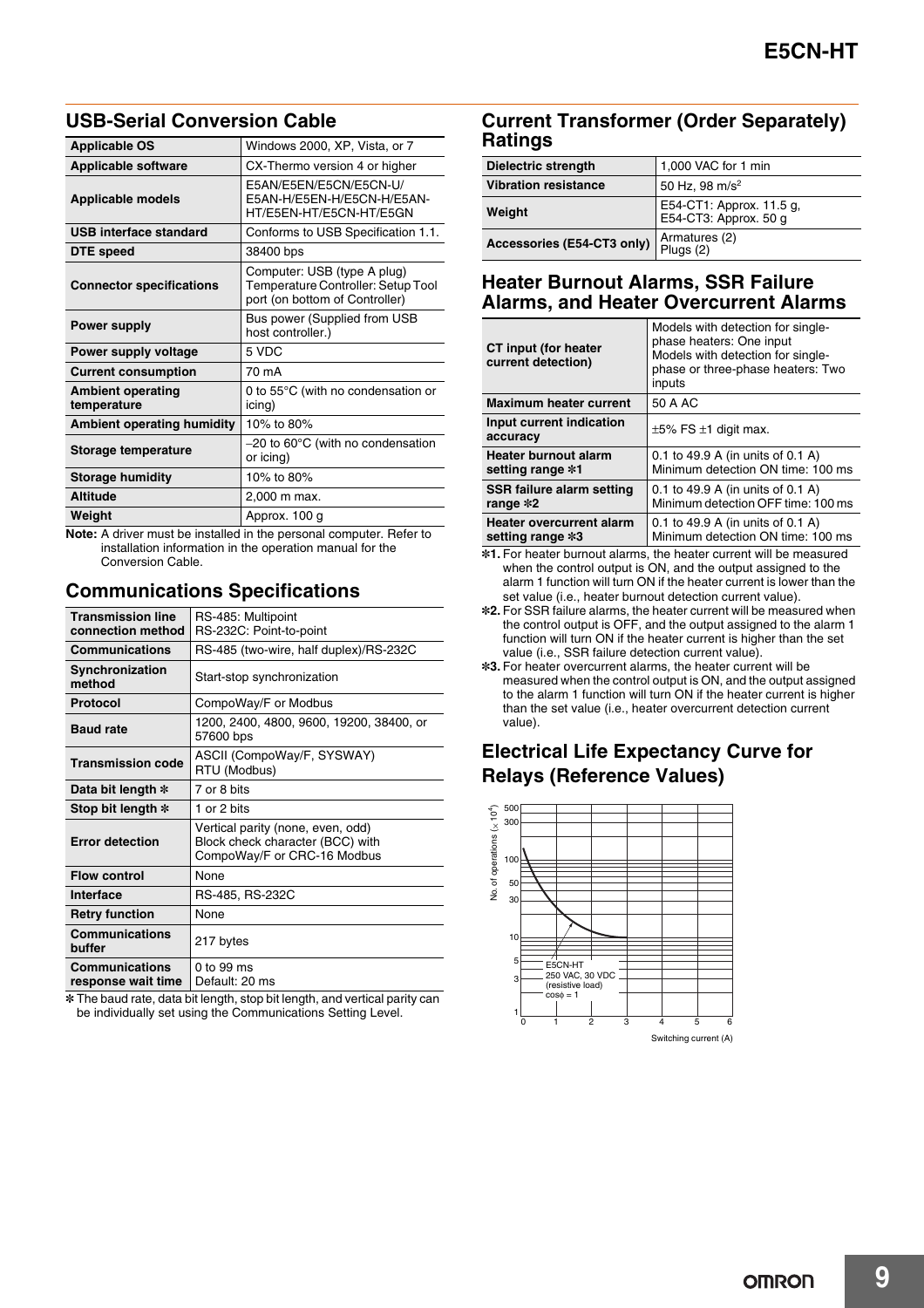## **External Connections**

• A voltage output (control output, for driving SSR) is not electrically insulated from the internal circuits. When using a grounding thermocouple, do not connect any of the control output terminals to ground. If the control output terminals are connected to ground, errors will occur in the measured temperature values as a result of leakage current.

## **Controllers**

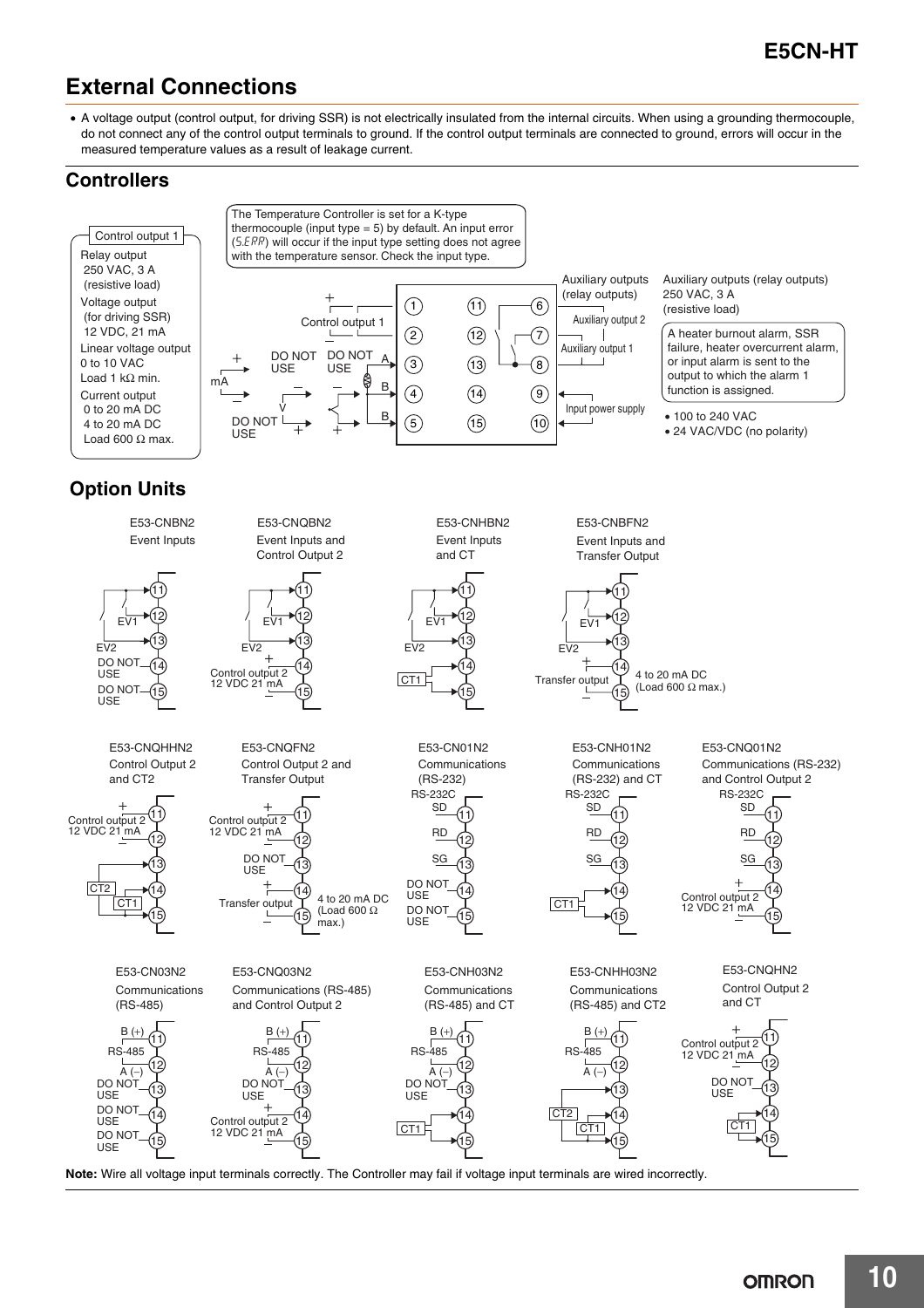## **Nomenclature**

#### **E5CN-H**



## **Dimensions (Unit: mm)**



## **Accessories (Order Separately)**

# **USB-Serial Conversion Cable**

**E58-CIFQ1**

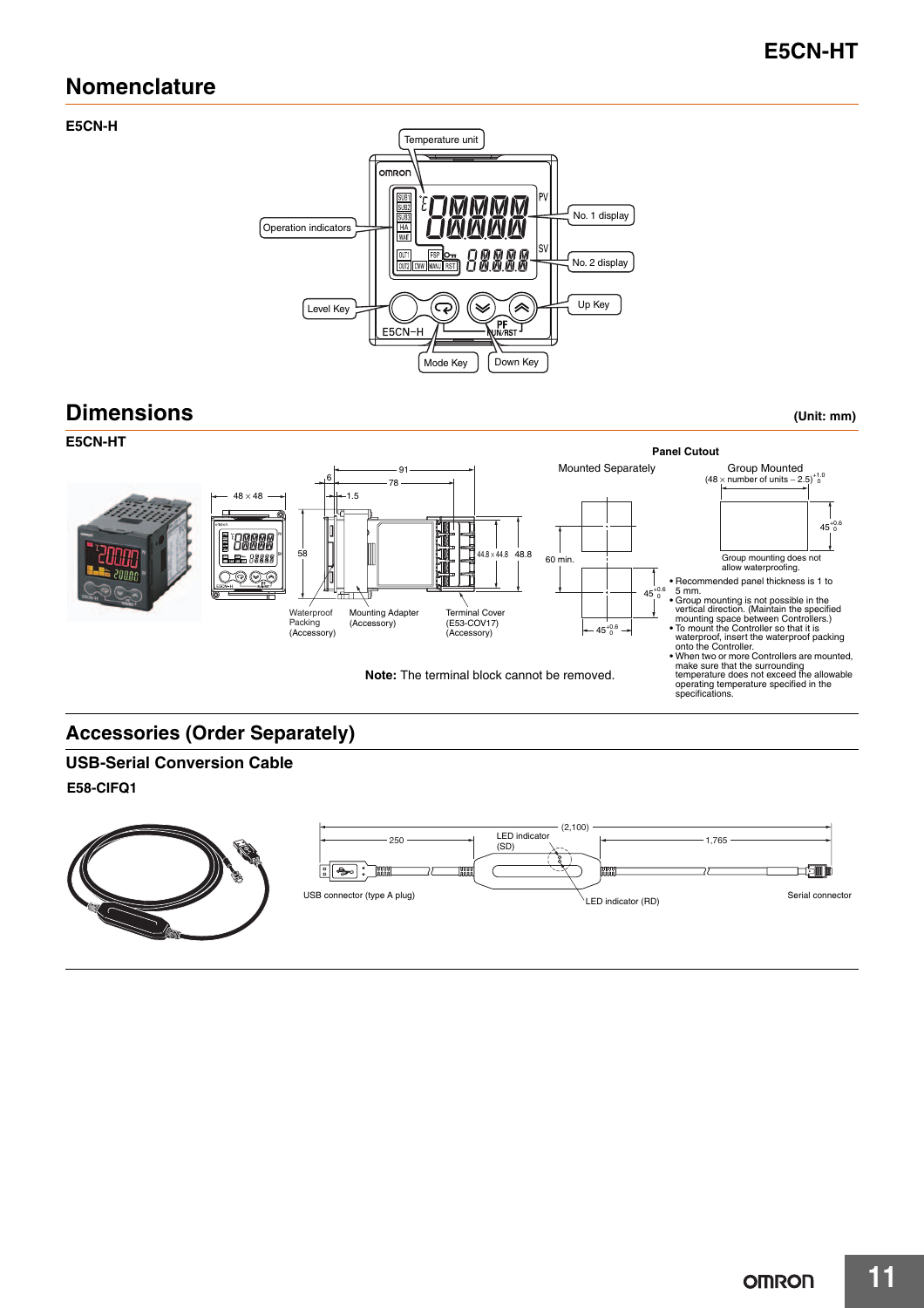

#### **E54-CT1**





**E54-CT3**

![](_page_11_Picture_7.jpeg)

![](_page_11_Figure_8.jpeg)

**E54-CT3 Accessory** • **Armature**

![](_page_11_Figure_10.jpeg)

![](_page_11_Figure_11.jpeg)

![](_page_11_Picture_12.jpeg)

**E54-CT1 Thru-current (Io) vs. Output Voltage (Eo) (Reference Values)**

Maximum continuous heater current: 50 A (50/60 Hz) Number of windings: 400±2 Winding resistance: 18±2 Ω

![](_page_11_Figure_15.jpeg)

Thru-current (Io) A (r.m.s.)

#### **E54-CT3 Thru-current (Io) vs. Output Voltage (Eo) (Reference Values)**

Maximum continuous heater current: 120 A (50/60 Hz) (Maximum continuous heater current for an OMRON Temperature Controller is 50 A.) Number of windings: 400±2 Winding resistance: 8±0.8 Ω

![](_page_11_Figure_19.jpeg)

Thru-current (Io) A (r.m.s.)